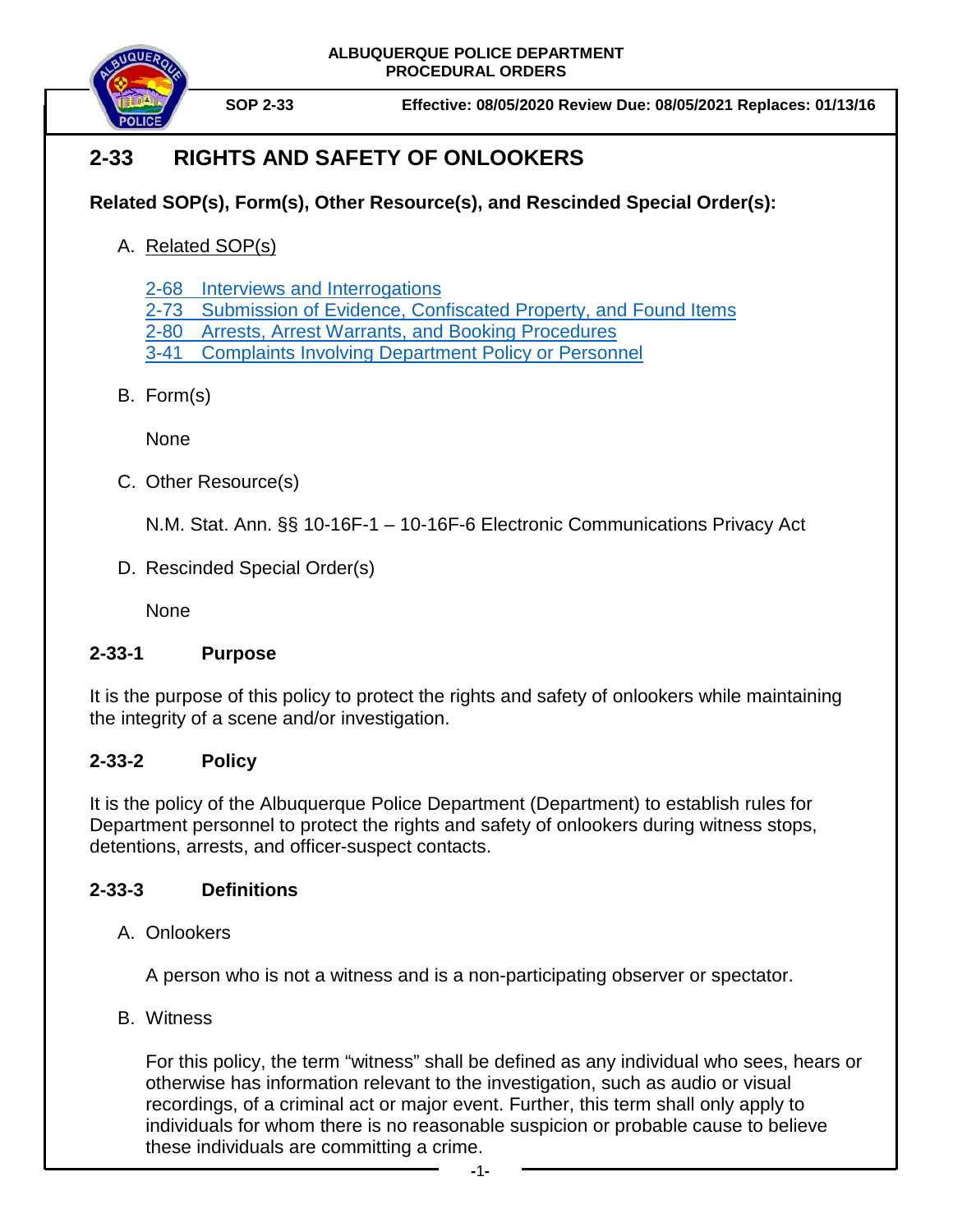

**SOP 2-33 Effective: 08/05/2020 Review Due: 08/05/2021 Replaces: 01/13/16**

#### **2-33-4 Rules**

**7**

- A. Citizens Witnessing Any Citizen-Officer Contacts, Detentions, or Arrests
	- 1. Persons not involved in an incident shall be allowed to remain in the immediate vicinity to witness stops, detentions, and arrests of suspects occurring in public areas, and shall be allowed to overhear and record the encounter between the suspect and the officer, except under the following circumstances:
		- a. When the safety of the officers, victims, suspects, or others could be jeopardized;
		- b. When persons interfere with officers lawfully exercising their duties, or violate the law; and
		- c. When persons threaten violence or illegal activity by words or actions, or attempt to incite others to violate the law.
	- 2. It is entirely reasonable for officers to want to protect the privacy of victims or witnesses, but this should be accomplished only by such means as shielding victims or interviewing witnesses in private areas whenever possible. If interviews are conducted in a place that is legally accessible to the public, conversations are open to recording by the public and the media. Persons who are audio and/or video recording must be provided the same allowances and restrictions as others who are not recording.
	- B. Inquiries

**7**

**7**

If a citizen is a witness to the activity for which the suspect was detained or arrested, the officer may request his/her name; however, the citizen is not compelled to disclose such information.

- C. Onlooker Filming of Officer-Suspect Contacts
	- 1. Onlookers have the right to record police officer enforcement activities by camera, cell phone, video recorder, or other means. Officers must allow onlookers to record officer/public encounters (except under the exceptions set forth in Section 2-33- 3(A) above).
	- 2. An officer may view or seize an onlooker recording if consent is provided. If consent is not granted, an officer shall not compel or otherwise coerce production of these onlooker recordings by any means, without first obtaining a warrant pursuant to the Electronic Communications Privacy Act or unless exigent circumstances exist.
		- a. If an onlooker refuses to voluntarily provide the recording, an officer may request the person's identity in order to secure a warrant.